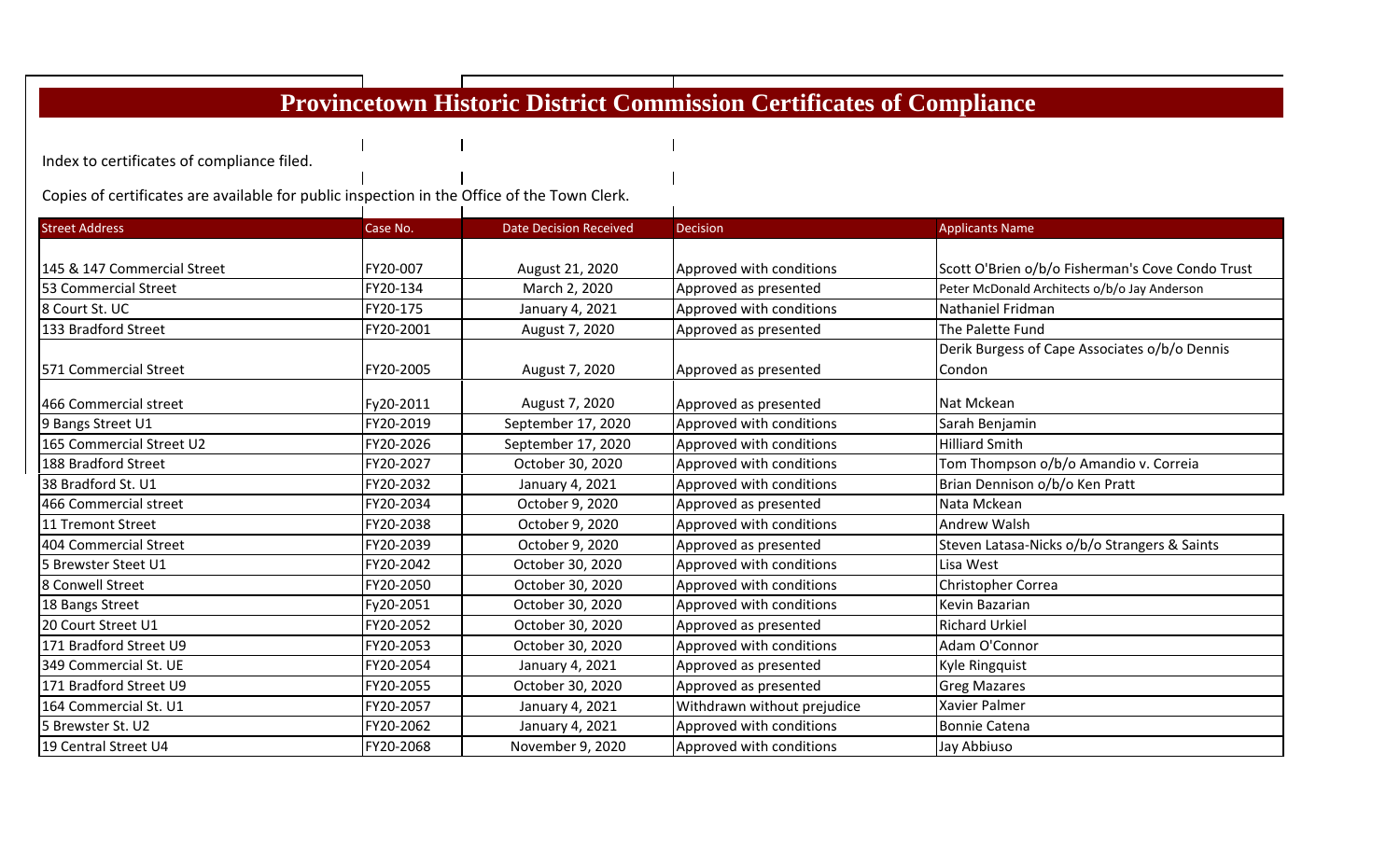| 16 Brewster St.           | FY20-2069 | December 18, 2020 | Approved with conditions    | <b>Richard Mills</b>                                  |
|---------------------------|-----------|-------------------|-----------------------------|-------------------------------------------------------|
| 22 Brewster St.           | FY20-2071 | January 4, 2021   | Approved as presented       | Paul Kelly                                            |
| 24 Pearl St.              | FY20-2072 | December 18, 2020 | Approved as presented       | Derick Burgess o/b/o Fine Arts Work Center            |
| 98 Commercial St. U3      | FY20-2073 | January 4, 2021   | Approved as presented       | Mike Czyoski o/b/o Aaron Barry                        |
| 27 Court St. U4           | FY20-2076 | January 4, 2021   | Approved as presented       | Cathy Bedard                                          |
| 213 Commercial St.        | FY20-2084 | January 4, 2021   | Approved as presented       | <b>Bernard Ahearn</b>                                 |
| 2 Commercial St. Lot 2    | FY20-2086 | January 4, 2021   | Approved as presented       | Kevin Bazarian                                        |
| 6 Mechanic St. UF         | FY20-2089 | January 4, 2021   | Approved with conditions    | Todd Westrick o/b/o Thomas J. Desantis                |
| 452 Commercial St. U3     | FY20-2090 | January 4, 2021   | Withdrawn without prejudice | Mike Czyoski                                          |
| 286 1/2 Bradford st.      | FY20-2227 | January 4, 2021   | Approved with conditions    | Jay Abbiuso                                           |
| 245 Bradford St. U2       | FY20-2229 | January 4, 2021   | Withdrawn without prejudice | Deborah Paine o/b/o Scott Campbell                    |
| 32 Point St.              | FY20-2230 | January 4, 2021   | Approved with conditions    | Ryan Campbell                                         |
| 457-459 Commercial St. U1 | FY20-2234 | January 4, 2021   | Approved as presented       | Casey Clark                                           |
| 153 Commercial St. U2     | FY20-2237 | January 4, 2021   | Approved as presented       | <b>William Filaretos</b>                              |
| 205 Commercial St.        | FY20-2241 | December 10, 2020 | Approved as Presented       | Alan Cancelino                                        |
| 8 Conwell St.             | FY20-2242 | January 4, 2021   | Deny without prejudice      | Christopher Correa                                    |
|                           |           |                   |                             | Don DiRocco of Hammer Architects o/b/o Steven Tait    |
| 425 Commercial St.        | FY20-2244 | January 12, 2021  | Approved with conditions    | & David Cook                                          |
| 6 Montello St.            | FY20-2245 | January 12, 2021  | Approved as presented       | <b>Annette Andruss</b>                                |
| 577 Commercial St U1E     | FY20-2251 | January 12, 2021  | Withdrawn without prejudice | Peter Property Management                             |
| 25 Winthrop St.           | FY20-2256 | January 12, 2021  | Approved as presented       | <b>Bradley Mallow</b>                                 |
| 25 Winthrop St. U5        | FY20-2260 | January 12, 2021  | Approved as Presented       | <b>Bradley Mallow</b>                                 |
| 10 Prince St. U1          | FY20-2264 | January 21, 2021  | Approved with conditions    | Mark Lisbon                                           |
| 452 Commercial St. U1     | FY20-2265 | January 21, 2021  | Approved as presented       | <b>Holly Tarleton</b>                                 |
| 6 Mechanic St. UE         | FY20-2267 | January 21, 2021  | Approved with conditions    | <b>Hal Winard</b>                                     |
| 397 Commercial St.        | FY20-2276 | February 8, 2021  | Approved with conditions    | Michael Daucher                                       |
| 419 Commercial St.        | FY20-2262 | February 8, 2021  | Withdrawn without prejudice | Giny Binder o/b/o Christine Baker                     |
| 9 Cudworth St.            | FY20-2049 | February 8, 2021  | Approved with conditions    | <b>Bob Guerard</b>                                    |
| 1 Winthrop St. UA         | FY20-2269 | February 8, 2021  | Approved with conditions    | Dan Almeida                                           |
| 361 Commercial St. C-U4   | FY20-2272 | February 8, 2021  | Approved with conditions    | <b>Todd Perry</b>                                     |
| 3 Sopper St.              | FY20-2273 | February 8, 2021  | Approved with conditions    | Ted Smith o/b/o Isaza Fullen Oz Fund 2020, LLC        |
|                           |           |                   |                             | Derik Burgess of Cape Associates o/b/o Fine Arts Work |
| 24 Pearl St.              | FY21-5    | February 8, 2021  | Approved with conditions    | Center                                                |
| 90 Bradford St.           | FY21-4    | February 8, 2021  | Approved as presented       | Kevin O'Shea                                          |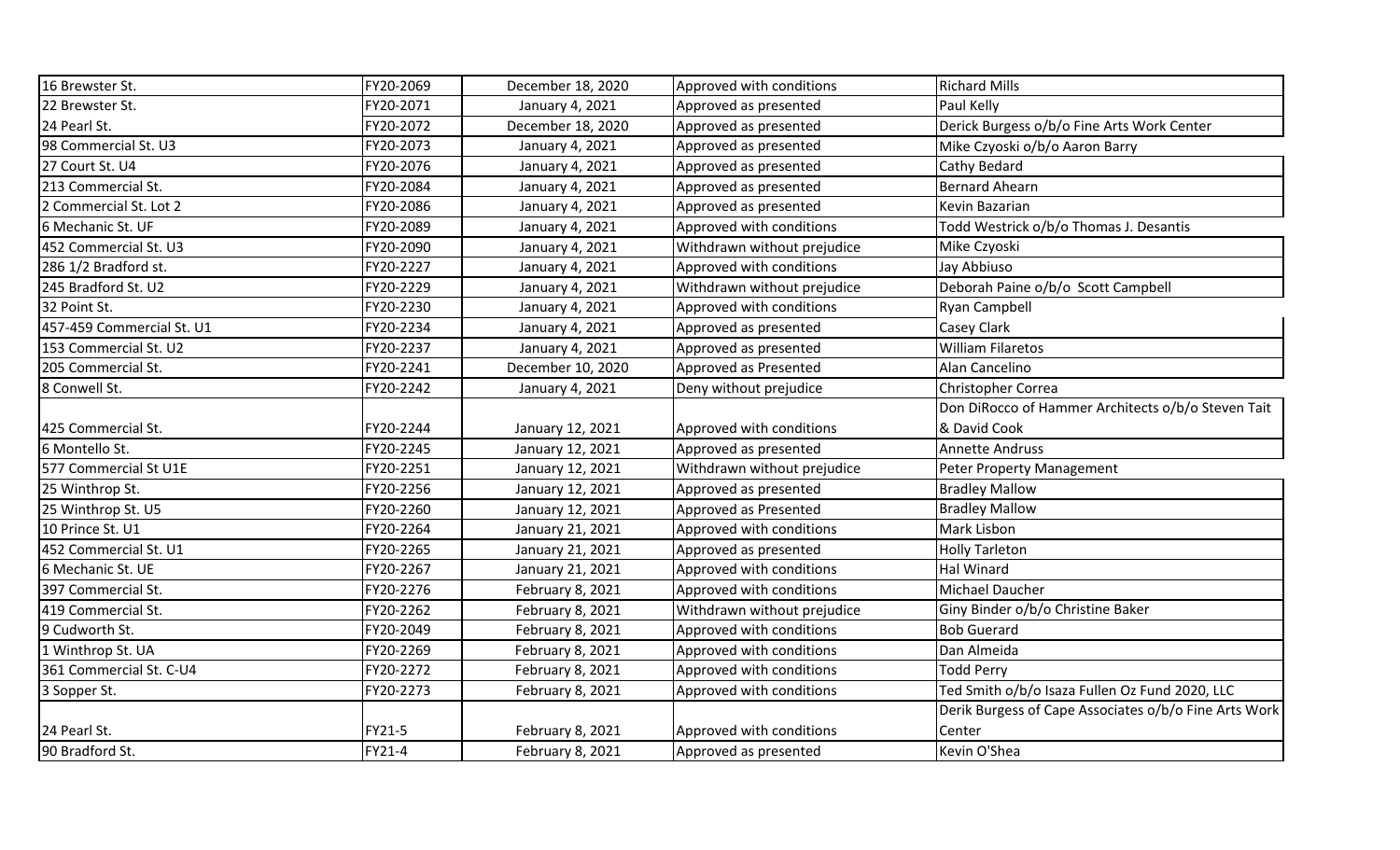| 3 Kendall Lane UA                 | FY20-2231 | February 26, 2021  | Approved with conditions         | Kenneth Hale                                       |
|-----------------------------------|-----------|--------------------|----------------------------------|----------------------------------------------------|
| 53 Commercial Street              | FY21-7    | February 26, 2021  | Approved as presented            | Patrick Archibald o/b/o Jay Anderson               |
| 6A Cook St. U1                    | FY21-11   | February 26, 2021  | Approved as presented            | Rebecca Sander                                     |
| 509 Commercial St.                | FY21-9    | February 26, 2021  | Approved as presented            | Kevin Bazarian o/b/o Oll Future LLC                |
| 577 Commercial St. U3W            | FY21-12   | February 26, 2021  | Approved as presented            | Deborah Paine                                      |
| 419 Commercial St.                | FY21-15   | Febrbuary 26, 2021 | Approved as presented            | Ginny Binder o/b/o 419 Commercial St. Partners LLC |
| 132-134 Bradford St. & 10 Conwell | FY20-279  | February 26, 2021  | Deny as presented with prejudice | Nathan Collins                                     |
| 177 Bradford St. UB               | FY21-21   | March 5, 2021      | Approved as presented            | Christopher E. Bartick                             |
| 15 Court St. U5                   | FY21-27   | March 5, 2021      | Approved with conditions         | Peter Page o/b/o Ira Grolman et al                 |
| 10-12 West Vine St. U3            | FY21-34   | March 5, 2021      | Approved as presented            | Adam Rogers                                        |
| 139A Commercial St.               | FY21-43   | March 26, 2021     | Approved with conditions         | <b>Steven Kane</b>                                 |
| 10 Atwood Ave.                    | FY21-51   | March 26, 2021     | Approved as presented            | Christopher Lousos                                 |
| 493 Commercial St. U2             | FY21-50   | March 26, 2021     | Approved as presented            | Richard Baker o/b/o Steven March                   |
| 20 A bang St.                     | FY21-49   | March 26, 2021     | Approved as presented            | Ted Smith o/b/o Joseph Trepiccione, Jr.            |
| 7 Conway St.                      | FY21-42   | March 26, 2021     | Approved as presented            | Rose Dube                                          |
| 401 1/2 Commrcial St.             | FY21-37   | March 26, 2021     | Approved as Presented            | Zoltan's Landing, LLC                              |
|                                   |           |                    |                                  | Ryan Campbell o/b/o ERM Trust 2014, Edmond Macri   |
| 26 Commercial St.                 | FY21-35   | March 26, 2021     | Approved with conditions         | Trustee                                            |
| 6 Wareham Rd.                     | FY21-30   | March 26, 2021     | Approved as presented            | Kathryn Olsen                                      |
| 9 Bradford St                     | FY21-20   | March 26, 2021     | Approved with conditions         | Custodio Silva, JR.                                |
| 357 Commercial St. U12            | FY21-48   | April 2, 2021      |                                  | Cherie Mittenhal                                   |
| 116 Bradford Street U2            | FY21-60   | April 13, 2021     | Approved as Presented            | Lee Kugler                                         |
| 452 Commercial St. U3             | FY21-64   | April 13, 2021     | Approved with conditions         | Mike Czyoski                                       |
| 7 Bradford St.                    | FY21-65   | April 13, 2021     | Approved as presented            | Michael Metivier                                   |
| 441 Commercial St. U2             | FY21-39   | April 13, 2021     | Approved as presented            | Greg Mazares o/b/o Sandra B Chaet Revocable Trust  |
| 4 Young Court U4A                 | FY21-74   | April 13, 2021     | Approved as presented            | <b>Mark Stanek</b>                                 |
| 405-407 Commercial St. U2         | FYI21-81  | May 14, 2021       | Approved as presented            | Carlos Verde o/b/o Andrew Harrison & Kenneth Baker |
| 147 Commercial St. UL12           | FY21-90   | May 14, 2021       | Approved as Presented            | <b>Cuong Hoang</b>                                 |
| 198 Commercial St.                | FY21-91   | May 14, 2021       | Approved as presented            | <b>Bill Fornaciari</b>                             |
| 3 Kendall Ln. U B-3               | FY21-93   | May 14, 2021       | Approved as presented            | Danniel Hammond                                    |
| 415-417 Commercial St.            | FY21-94   | May 14, 2021       | Approved with conditions         | April Callahan                                     |